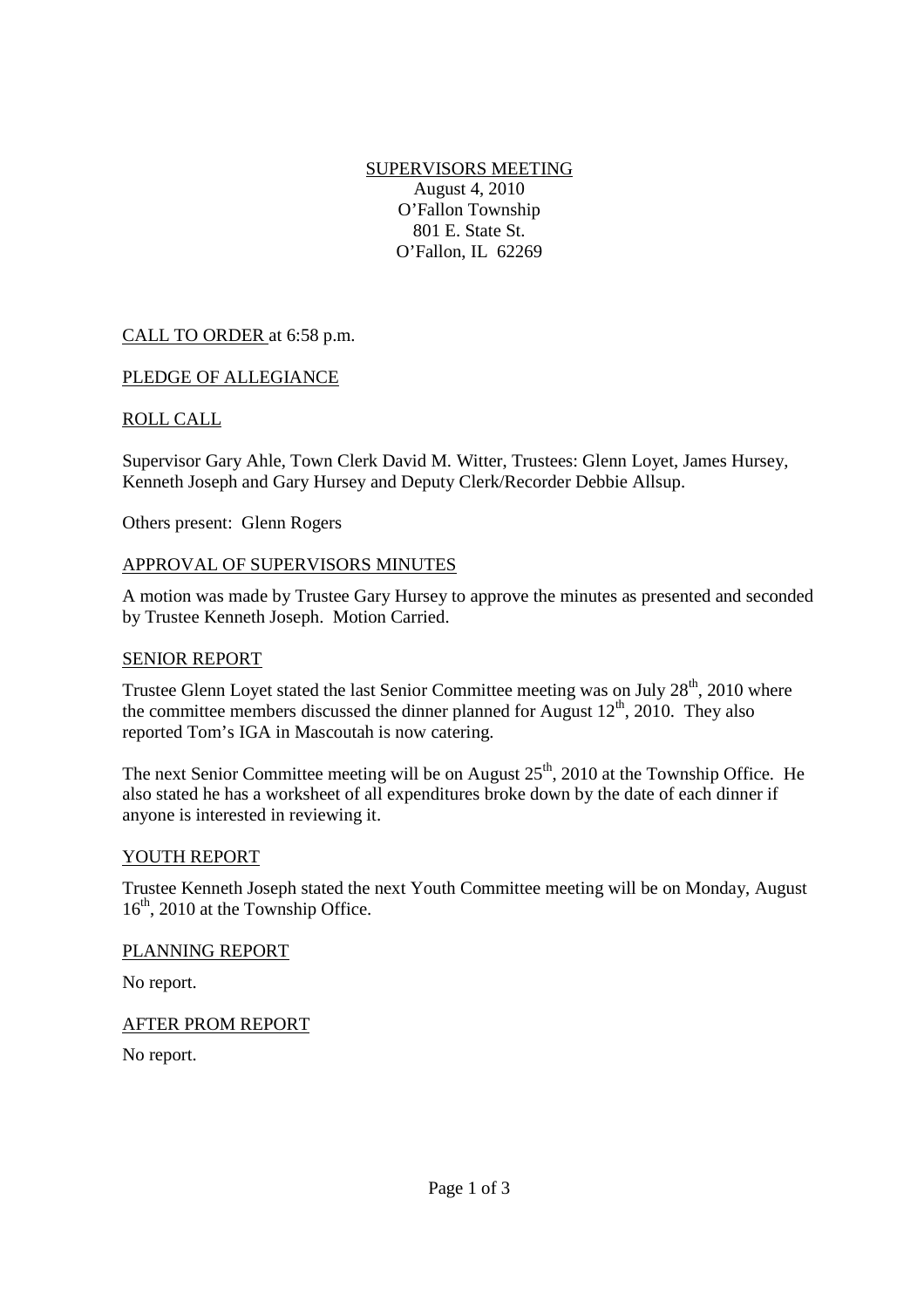## TRUSTEES REPORT

Trustee Glenn Loyet stated he would be attending the TOI Conference in Fairview Heights on Saturday.

# TOWN CLERK REPORT

Town Clerk Dave Witter stated he would also be attending the conference.

# SUPERVISORS REPORT

Supervisor Gary Ahle stated the St. Clair County Township Officials Association will be meeting on Thursday, August 19<sup>th</sup>, 2010 at the Millstadt Township Building. The guest speaker will be Master Gardeners.

Supervisor Ahle presented to the Board a copy of the current Hall Rental Request Forms. In a previous meeting there was some discussion on allowing the Township Hall to be rented for commercial use. Ahle introduced Mr. Glenn Rogers whose application for use of the hall had been tabled at a previous meeting pending more detailed information. Mr. Rogers, a distributor for 4 Life Research, explained his intent to use the hall on a monthly basis. A discussion followed regarding using the Township Hall for Commercial use. Supervisor Gary Ahle made a motion to keep the Hall Rental Request Forms as they are and continue to review the applications on a case by case basis and seconded by Trustee Kenneth Joseph. Roll Call. Loyet – aye; J. Hursey – aye; Ahle – aye; K. Joseph – aye; G. Hursey - aye. Motion carried.

# UNFINISHED BUSINESS

Supervisor Gary Ahle made a motion to deny the hall rental request on a monthly basis made by Mr. Glenn Rogers and seconded by Trustee Glenn Loyet. Roll Call. Loyet – aye; J. Hursey – aye; Ahle – aye; K. Joseph – aye; G. Hursey - aye. Motion carried.

Supervisor Ahle stated he had met with Paul Eason of Village Profile regarding advertising in the new Chamber map. A price of \$995 was quoted for a  $3\frac{1}{2}$  x  $3\frac{1}{2}$  size ad. Four years ago the same ad was \$780. The Road District will share half of the expense as previously done. A motion was made by Trustee Gary Hursey to approve the  $3\frac{1}{2}$ " x  $3\frac{1}{2}$ " ad space (split even with the Road District) with the names of each elected official, Township logo and website address and seconded by Trustee Jim Hursey. Roll Call. Loyet – aye; J. Hursey – aye; Ahle – aye; K. Joseph – aye; G. Hursey - aye. Motion carried.

# NEW BUSINESS

A hall rental request has been submitted by Mr. Leroy Alsup to use the Township Hall on September  $24<sup>th</sup> - 26<sup>th</sup>$  for a Tai-Chi seminar. Supervisor Gary Ahle made a motion to approve the hall rental request (contingent upon availability of a building monitor) and seconded by Trustee Glenn Loyet. Roll Call. Loyet – aye; J. Hursey – aye; Ahle – aye; K. Joseph – aye; G. Hursey - aye. Motion carried.